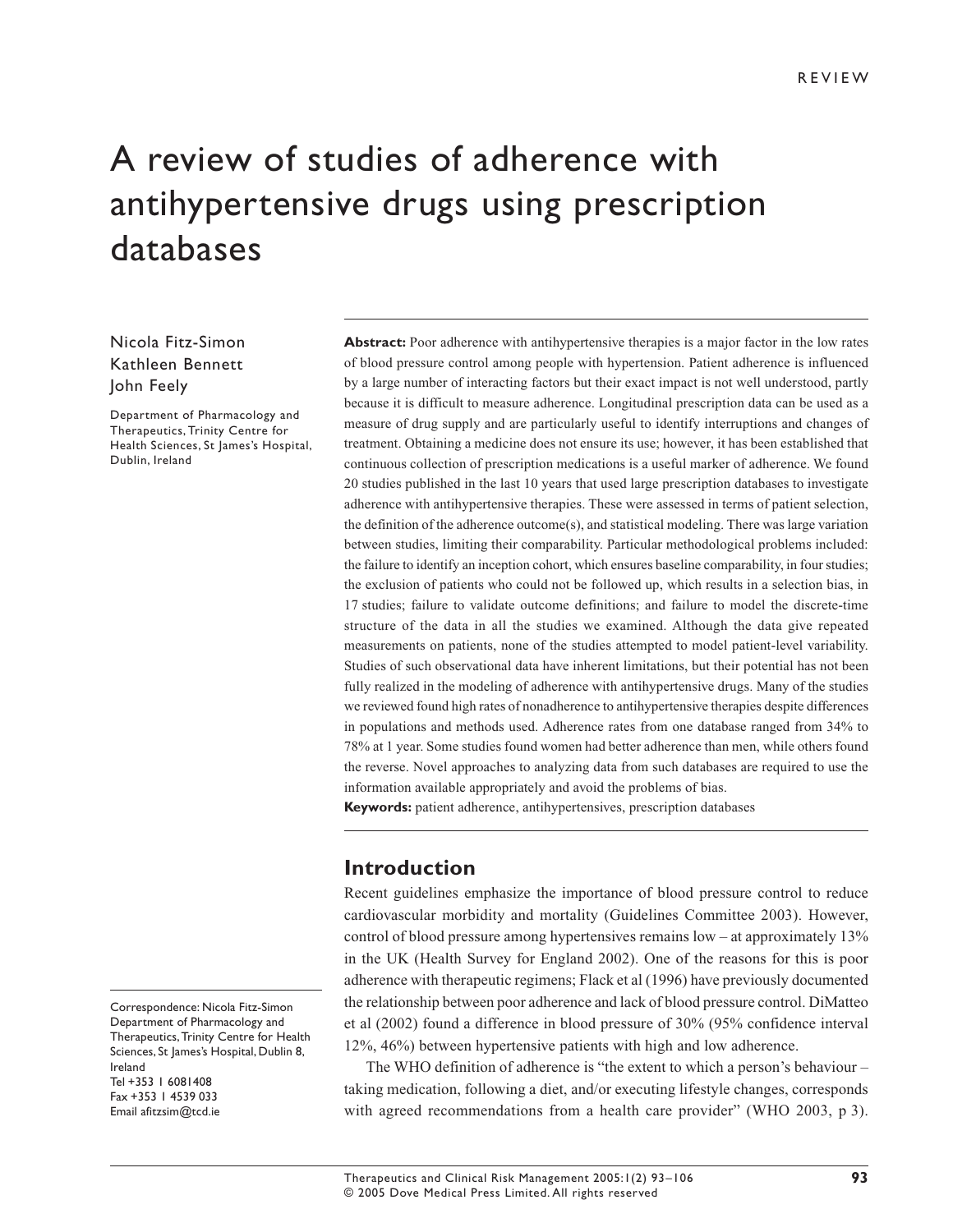A variety of terms are used for outcome measures in quantitative studies of adherence; here we use the WHO definition for adherence and terms used in individual studies according to their own definitions.

While collection of a prescription does not ensure its use, assessment of adherence with antihypertensive regimens using prescription data has been validated by comparison with electronic monitoring (MEMS) (Choo et al 1999) and other measures of compliance and drug presence or effect (Steiner and Prochazka 1997). Steiner and Prochazka, in their assessment of refill compliance using pharmacy claims data concluded that in large populations, this type of data "can provide otherwise unobtainable information about the pattern and timing of drug exposure, and the determinants and consequences of adherence" (Steiner and Prochazka 1997, p 105). They also found that the acquisition of drug oversupplies was rare.

Prescription claims data are especially useful for identification of nonadherence in the sense of discontinuation or changes in treatment. For adequate determination of drug exposure patterns, it is necessary that all prescriptions received by the patient during the observation period are recorded in the database; that is, patients do not collect prescriptions from some other source, and the recording process is reliable.

Methods of assessment of adherence using prescription refill data tend to be nonsystematic owing to use of different definitions, and results are often not directly comparable. The aim of this study is to examine the approaches to investigating adherence with antihypertensive medications using prescription databases.

#### **Search criteria for inclusion**

We made a comprehensive search for articles published in the last 10 years (1995–2004) that used prescription claims data to estimate adherence with antihypertensive therapies. This included searches of PubMed, CINAHL, and individual journals. The criteria for selection were the combination of terms for adherence with a term indicating hypertension and the term "prescription". Relevant references were identified from the bibliographies of selected articles.

We assessed articles in terms of information available in the database, selection of patients and therapies – particularly the validity of patient exclusions – definition of the outcome measures used to assess adherence, and statistical methods used. We compared the methods and results between certain studies included in the review.

Based on the selection criteria described above, we found 20 relevant articles published between 1995 and 2004 that examined adherence to antihypertensive therapies. All were based on European or North American prescription databases that allowed the construction of longitudinal patient prescription histories. The majority of these studies were based on US populations, where databases included Medicaid and Medicare claims (Monane et al 1997; Rizzo and Simons 1997), the US Department of Defense United Services Personnel Drug Program (USPDP) (Okano et al 1997), Veterans' Health Administration (VHA) databases (Ren et al 2002; Wang et el 2002), and pharmacy benefits managers (PBM) databases (Bloom 1998; Benson et al 2000; Dezii 2000; Conlin et al 2001; Wogen et al 2003; Taylor and Shoheiber 2003). The Canadian studies were based on the Saskatchewan Health database (Caro, Salas, et al 1999; Caro, Speckman, et al 1999; Bourgalt et al 2001; Marentette et al 2002). The European studies included a UK study based on the Mediplus automated primary care database (Jones et al 1995), an Italian prescription database for the Local Health Unit in Ravenna (Degli Esposti E et al 2002; Degli Esposti L et al 2002; Degli Esposti et al 2004), and the Mediplus data of IMS Health, an insurance system covering patients in France, Germany, and the UK (Hasford et al 2002).

Some of the prescription databases were specific to populations with characteristics known to influence adherence; for instance, insurance coverage, where patients paying for their treatment may be more likely to adhere to therapy. Therefore, it may not be appropriate to extrapolate the conclusions of these studies to populations that do not share these traits.

Table 1 summarizes the information available from each study. Some databases included information on diagnoses or could be linked by patient to diagnosis codes (which might be available only in the event of a hospital discharge). Many of the databases did not include information on diagnoses. All databases included a unique patient identifier, demographic information (minimally age and sex of the patient), and information on all prescriptions received, including date of prescription and type and quantity of the drug received. None included information on what was actually prescribed as opposed to what was claimed. Two studies included patient questionnaires or interviews.

# **Patient selection criteria for individual studies**

Table 1 gives the characteristics of the study populations considered in each study identified as described above.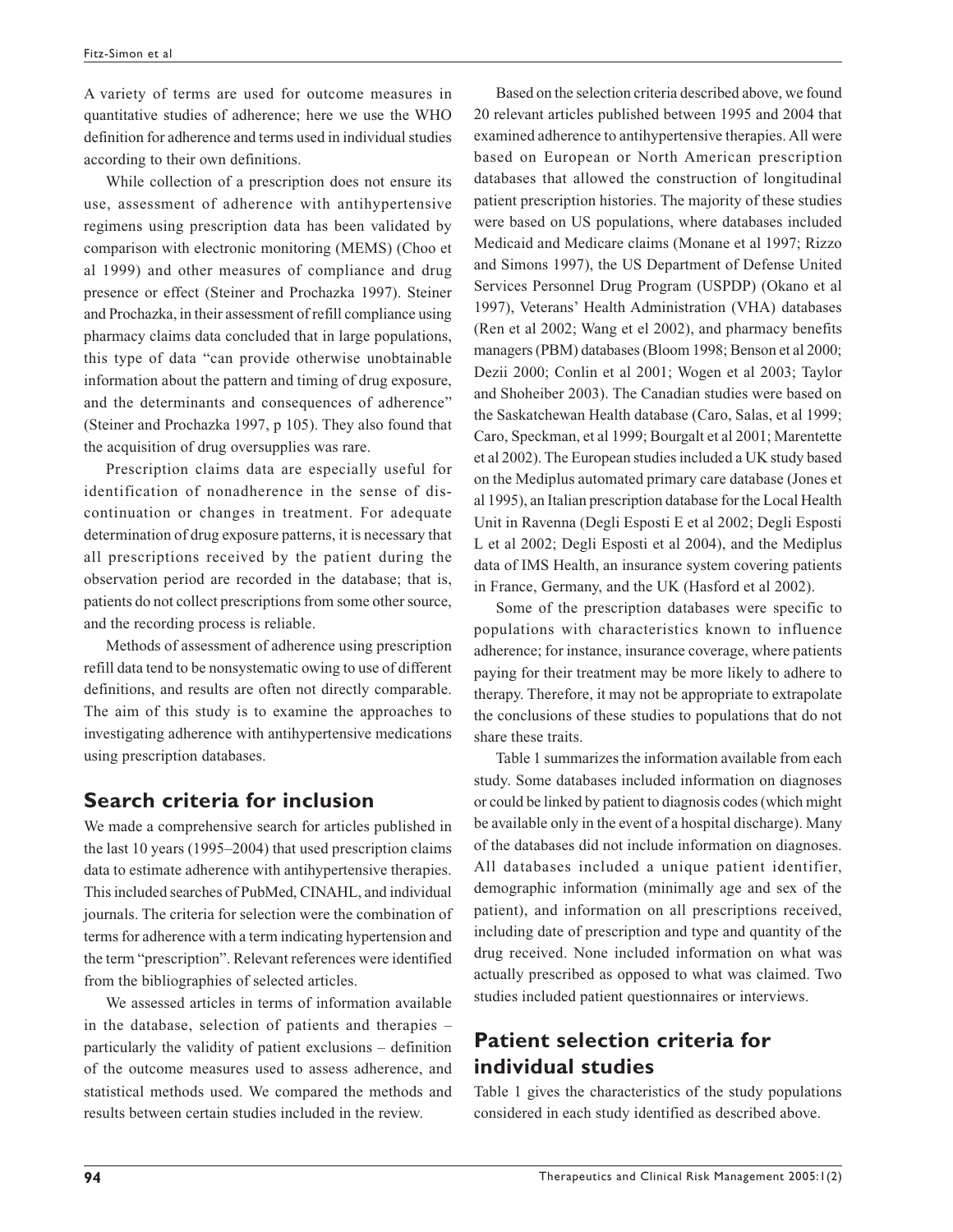|                                                                 | Nr of    | Follow-                           |                                                |                                            | Antihypertensive                                                                              |                                                                                  | <b>Observation</b>                                               | Other                                                                                                                                                          |
|-----------------------------------------------------------------|----------|-----------------------------------|------------------------------------------------|--------------------------------------------|-----------------------------------------------------------------------------------------------|----------------------------------------------------------------------------------|------------------------------------------------------------------|----------------------------------------------------------------------------------------------------------------------------------------------------------------|
| <b>Reference</b>                                                | subjects | up                                | <b>Diagnosis</b>                               | Age(y)                                     | drugs                                                                                         | <b>New</b>                                                                       | time                                                             | selection                                                                                                                                                      |
| Jones et al<br>(1995), UK<br>Mediplus                           | 10222    | 6 <sub>mo</sub>                   | $ICD-9$ 401-405 > 40                           |                                            | ACE, BB, CCB,<br>diuretic                                                                     | 4 mo that AHT                                                                    | Visits for 6-mo<br>observation<br>period                         | All new courses<br>AHT                                                                                                                                         |
| Monane et al<br>(1997), New<br>Jersey Medicaid<br>Medicare      | 8643     | I y                               | Hospital<br>discharge<br>only                  | $65 - 99,$<br>mean 75.6 supply<br>(SD 8.1) | Any AHT≥ I-mo                                                                                 | 12 mo any AHT;<br>new only                                                       | Active use: at<br>least I claim<br>each 4 mo                     | Hospital, nursing<br>home etc patients<br>excluded                                                                                                             |
| Rizzo and Simons 7211<br>(1997)<br>Pennsylvania<br>Medicaid     |          | 1 y                               | $ICD-9401.$<br>401.1, 401.9                    | (SD 13.9)                                  | Mean 59.4 ACE, BB, CCB,<br>diuretic<br>Monotherapy ≥ I-mo<br>supply                           | Not identified                                                                   | Continuous<br>eligibility                                        | Nursing home<br>excluded random<br>sample selected                                                                                                             |
| Okano et al<br>(1997), US Dept<br>Defense<br><b>USPDP</b>       | 771      | I y                               | No                                             | $20 - 49$                                  | ACE, CCB                                                                                      | 6 mo selected<br>AHT; new only                                                   | Continuous<br>enrolment claims continuously<br>at start and end  | 771/5947 enrolled                                                                                                                                              |
| Bloom (1998)<br>Merck-Medco<br>managed care                     | 21723    | 1 y                               | No                                             | $35 - 71$ .<br>mean 56                     | ACE, BB, CCB,<br>thiazide, AT2<br>monotherapy                                                 | 12 mo any AHT;<br>new only                                                       | Not stated;<br>dropouts<br>considered to<br>have stopped?        | Exclude nitrates.<br>antiarrhythmics,<br>digoxin, warfarin,<br>loop diuretics, and<br>migraine medicines                                                       |
| Caro, Salas, et al 74 181<br>(1999)<br>Saskatchewan<br>Health   |          |                                   | 5 y unless ICD-9 401,<br>censored 401.1, 401.9 | $>40$ ,<br>median 65                       | ACE, BB, CCB,<br>diuretic, combination<br>other (All 56 AHTs<br>in Saskatchewan<br>formulary) | 10 mo any AHT;<br>new vs<br>established                                          | Patients<br>observed<br>minimum I y,<br>5410 exclusions          | Exclude other<br>CVD, hepatic and<br>renal disease, and<br>pregnant women                                                                                      |
| Caro, Speckman, 22918<br>et al (1999)<br>Saskatchewan<br>Health |          |                                   | 5 y unless ICD-9 401,<br>censored 401.1, 401.9 | $>40$ ,<br>median 63                       | ACE, BB, CCB,<br>diuretic<br>monotherapy                                                      | 10 mo any AHT;<br>new only                                                       | Censoring after<br>6-mo<br>observation                           | Exclude other<br>CVD, hepatic and<br>renal disease, and<br>pregnant women                                                                                      |
| Benson et al<br>(2000)<br>US HMO                                | 7490     | 1 y                               | No                                             | > 30                                       | Amlodipine, atenolol,<br>HCTZ/triamterene,<br>lisinopril, losartan,<br>nifedipine, quinapril  | 90 days any AHT; Continuous<br>new only                                          | eligibility                                                      | Discontinue in<br>first year; min 30<br>days therapy;<br>max 1200 per<br>drug                                                                                  |
| Dezii (2000)<br>US PBM                                          | 3942     | l y                               | No                                             | Not given                                  | Lisinopril or<br>enalapril + HCTZ<br>Single tablet or<br>2 separate tablets                   | 6 mo any AHT;<br>new only                                                        | Continuous<br>eligibility; some<br>claim at I y                  | None                                                                                                                                                           |
| Bourgalt et al<br>(2001)<br>Saskatchewan<br>Health              | 19501    | 5 y unless Hospital               | censored discharge<br>diagnosis only           | $40 - 79$ ,<br>mean 60                     | ACE, BB, CCB<br>monotherapy or<br>combination                                                 | 12 mo any AHT<br>including<br>diuretics,<br>$\alpha$ -blockers, etc:<br>new only | Included                                                         | Exclude CVD<br>(ICD-9 402, 404,<br>410-416, 420-429,<br>745.4–746.9) and<br>anticoagulants,<br>loop diuretics,<br>cardiac thyroid<br>and migraine<br>medicines |
| Conlin et al<br>(2001)<br>Merck-Medco<br>managed care           | 15175    | 4y, same No<br>cohort as<br>Bloom |                                                | $35 - 71$ ,<br>mean 56                     | ACE, BB, CCB,<br>diuretic,<br>AT2 monotherapy                                                 | 12 mo any AHT;<br>new only                                                       | Continuous<br>eligibility, 6548<br>excluded from<br>Bloom cohort | Exclude nitrates,<br>antiarrhythmics,<br>digoxin, warfarin,<br>loop diuretics, and<br>migraine medicines                                                       |

**Table 1** Characteristics of study populations

*continued overleaf*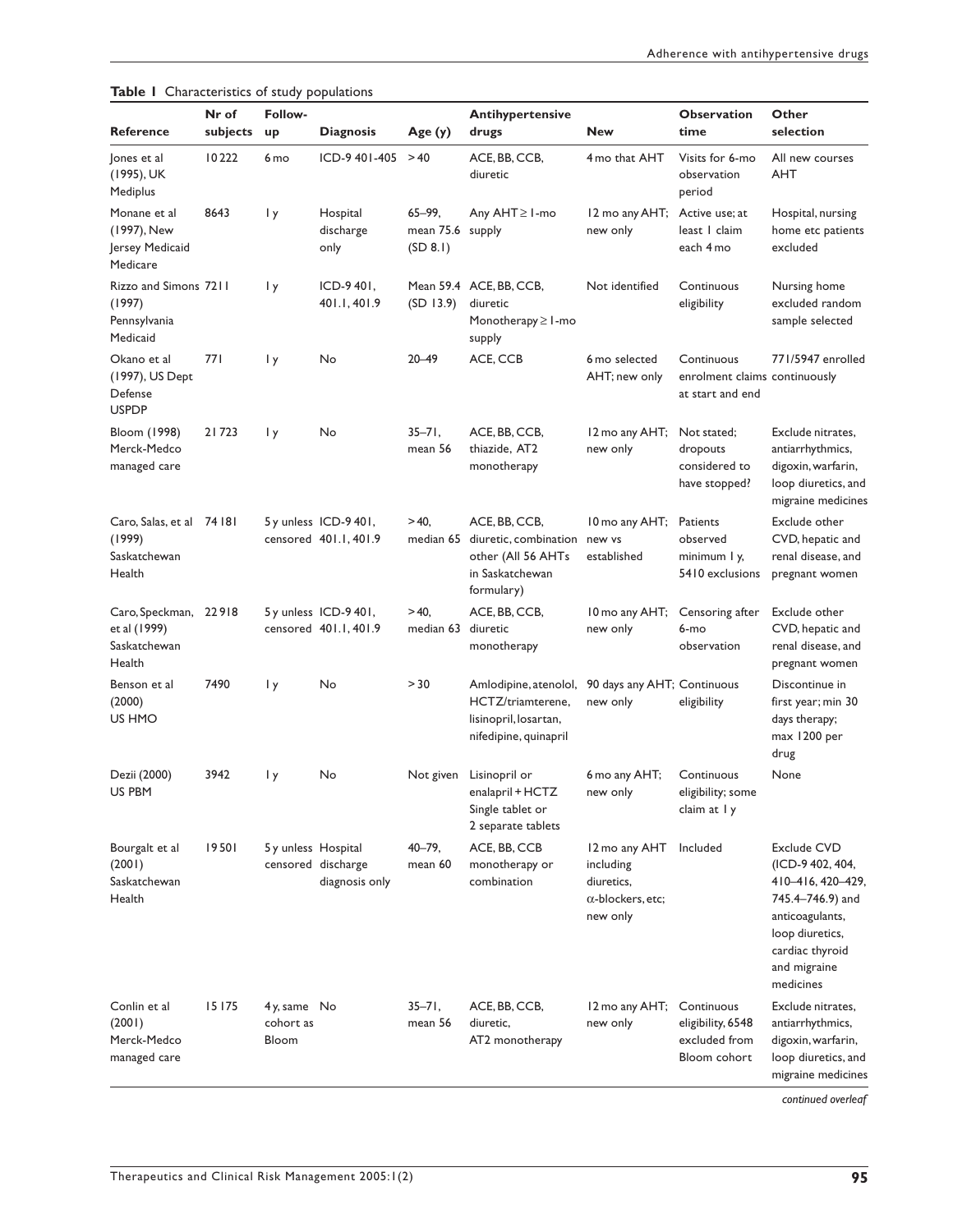#### **Table 1** *continued*

| <b>Reference</b>                                            | Nr of<br>subjects         | Follow-<br>up | <b>Diagnosis</b>                | Age (y)                            | <b>Antihypertensive</b><br>drugs                                                                                                             | <b>New</b>                                       | <b>Observation</b><br>time                                            | Other<br>selection                                                                                     |
|-------------------------------------------------------------|---------------------------|---------------|---------------------------------|------------------------------------|----------------------------------------------------------------------------------------------------------------------------------------------|--------------------------------------------------|-----------------------------------------------------------------------|--------------------------------------------------------------------------------------------------------|
| Ren et al (2002)<br>Boston Veterans'<br>Health              | 1292<br>(59%<br>response) | 2y            | Not stated                      | Mean 65.2 Any AHT<br>(SD 10.3)     |                                                                                                                                              | Not identified                                   | Observed 2y<br>complete                                               | None                                                                                                   |
| Degli Esposti E<br>et al (2002)<br>Ravenna LHU              | 7312                      | 3y            | No (hospital<br>discharge only) | > 20                               | ACE (C09A),<br>BB (C07),<br>CCB (C08),<br>diuretic (C03),<br>AT2 (C09C);<br>monotherapy                                                      | 12 mo any AHT;<br>new only                       | Leave/die<br>excluded 478                                             | Exclude if $<$ 7 days<br>treatment                                                                     |
| Marentette et al 46 458<br>(2002)<br>Saskatchewan<br>Health |                           | 5у            | ICD-9 401-405 1-95,             | mean 61                            | ACE, BB, CCB, AT2,<br>diuretic; initial class<br>only; diuretic + AHT<br>classified with other<br><b>AHT</b><br>Mixed classes $\geq$ I class | 12 mo any AHT;<br>new only                       | 4571 (9%)<br>patients<br>excluded as not<br>observed entire<br>period | <b>Exclude patients</b><br>receiving<br>$\alpha$ -blockers,<br>$\alpha$ -agonists, and<br>vasodilators |
| Wang et al<br>(2002), US HMO<br>and Veterans'<br>Health     | 496<br>(50%<br>response)  | l y           | HT in previous $>40$<br>year    |                                    | Any AHT                                                                                                                                      | 180 days any<br>AHT; new only                    | Continuous<br>enrolment                                               | Random sample<br>eligible patients<br>sent questionnaire                                               |
| Hasford et al<br>(2002), IMS<br>Health Mediplus             | 2416                      | l y           | New HT                          | Mean 61<br>(SD 12.7)               | ACE, BB, CCB,<br>diuretic, AT2<br>monotherapy                                                                                                | New -exclude if<br>HT diagnosis<br>previous year | Lost to<br>follow-up<br>classed<br>discontinued                       | Patients matched<br>to irbesartan<br>group                                                             |
| Degli Esposti L<br>et al (2002)<br>Ravenna LHU              | 16783                     | 1 y           | No                              | $> 20$ ,<br>mean 56.1<br>(SD 18.3) | ACE (C09A),<br>BB (C07),<br>CCB (C08),<br>diuretic (C03),<br>AT2 (C09C);<br>monotherapy                                                      | 12 mo any AHT;<br>new only                       | Leave/die<br>excluded (660)                                           | None                                                                                                   |
| Wogen et al<br>(2003)<br>US PBM                             | 142945                    | 1 y           | No                              | Mean 63.1<br>(SD 14.0)             | Valsartan.<br>amlodipine,<br>lisinopril                                                                                                      | 12 mo that class:<br>new only                    | Continuous<br>eligibility                                             | None                                                                                                   |
| Taylor and<br>Shoheiber<br>(2003)<br>US PBM                 | 5732                      | 1 y           | Yes                             | $18 - 64$                          | Amlodipine/<br>benazepril<br>or ACE + CCB                                                                                                    | Not identified                                   | Continuous<br>eligibility                                             | None                                                                                                   |
| Degli Esposti<br>et al (2004)<br>Ravenna LHU                | 14062                     | 1 y           | No                              | > 20                               | ACE, BB, CCB,<br>diuretic,<br>AT2 monotherapy                                                                                                | 12 mo any AHT;<br>new only                       | Leave/die<br>excluded (817)                                           | None                                                                                                   |

**Abbreviations:** ACE, angiotensin-converting enzyme inhibitor; BB, β-blocker; CCB, calcium channel blocker; AT2, angiotensin-II antagonist; AHT, antihypertensive; HCTZ, hydrochlorothiazide; ICD, International Classification of Diseases; CVD, cardiovascular disease; HT, hypertension; min, minimum; max, maximum; mo, month; y, year.

# Diagnostic data

Where diagnosis data were available, patients were included in the study cohort based on this and prescription of selected drugs. Diagnoses allowed varied between studies: in three studies patients with the International Classification of Diseases – 9th Revision (ICD-9) codes 401, 401.1, and 401.9, referring to essential hypertension and benign and unspecified hypertension, were included (Rizzo and Simons 1997; Caro, Salas, et al 1999; Caro, Speckman, et al 1999), while elsewhere patients with ICD-9 codes 401–405 were chosen (Jones et al 1995; Marentette et al 2002), or it was merely stated that patients had a diagnosis of hypertension (Hasford et al 2002; Wang et al 2002).

Where diagnosis data were not available, patients were selected on the basis of prescription of selected drugs, with possible exclusions of patients based on other prescriptions. The chosen antihypertensive drugs varied according to the study. They included a selection from angiotensinconverting enzyme (ACE) inhibitors, β-blockers, calcium channel blockers, diuretics, and angiotensin-II antagonists,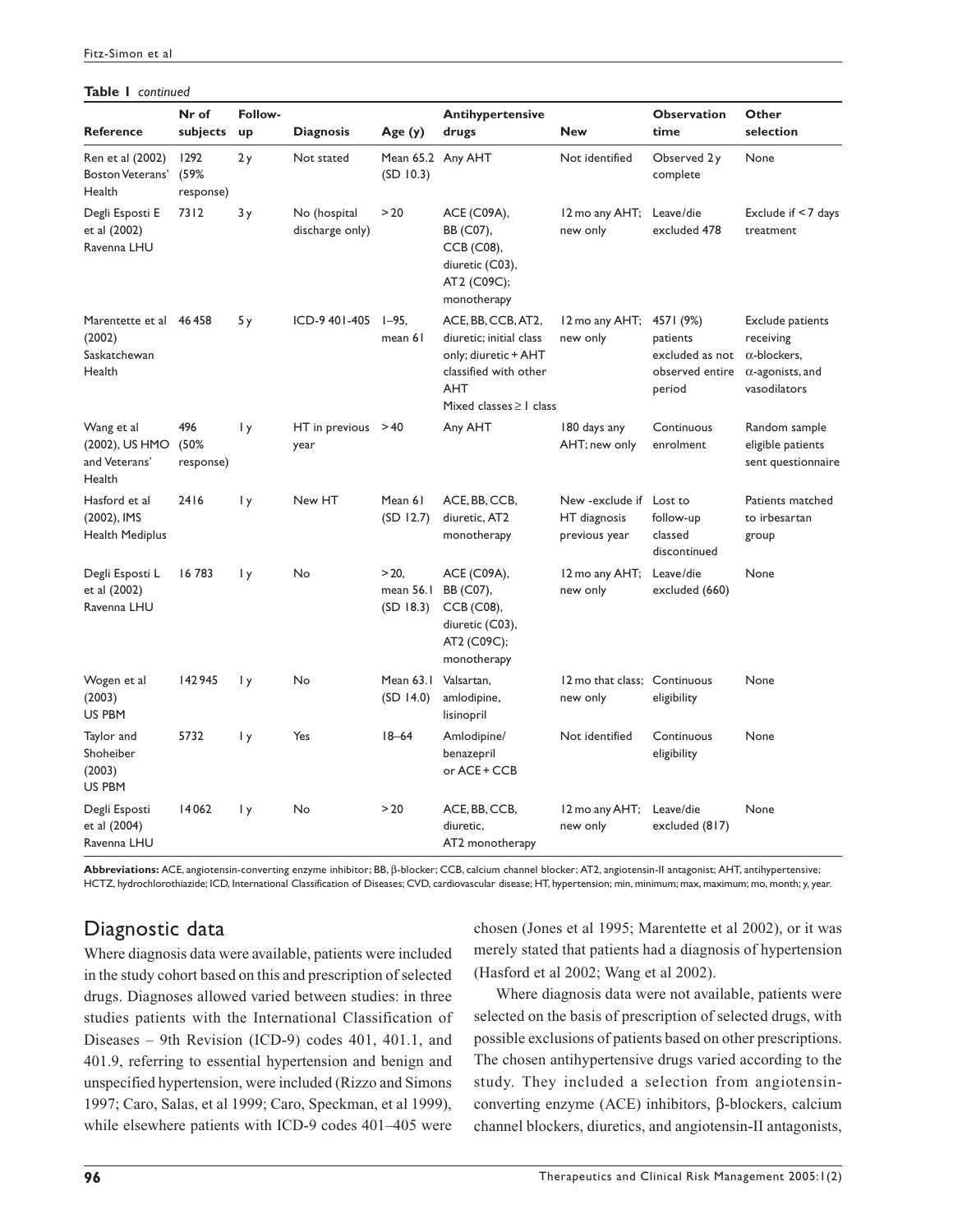In some instances patients with diagnoses indicating cardiovascular and other comorbidities were excluded (Caro, Salas, et al 1999; Caro, Speckman, et al 1999; Bourgalt et al 2001) and in others this information was used to construct covariates to be included in the predictive models for adherence (Rizzo and Simons 1997; Degli Esposti E et al 2002; Degli Esposti L et al 2002; Degli Esposti et al 2004). Similarly, the use of other drugs that could indicate certain conditions such as angina and heart failure was used as a basis for exclusion from the cohort (Bloom 1998; Bourgalt et al 2001; Conlin et al 2001) or included as covariates (Degli Esposti E et al 2002; Degli Esposti L et al 2002; Wogen et al 2003; Degli Esposti et al 2004).

# Monotherapy and combinations

Eight studies included only patients initiating antihypertensive monotherapy. In the other studies patients could be receiving prescriptions for single therapies or combinations. In some studies combinations of antihypertensives were treated as a separate drug class (Bourgalt et al 2001; Marentette et al 2002), while in others the prescription of other antihypertensives was controlled for by including appropriate covariates in the model for adherence (Rizzo and Simons 1997; Wogen et al 2003). Two studies compared adherence to combinations in single-tablet or separate-tablet forms (Dezii 2000; Taylor and Shoheiber 2003). Some studies appear to have ignored or not specified how they handled combinations of antihypertensive treatments in their analyses.

# New users of antihypertensives

Most studies identified patients who were new users of antihypertensive drugs; three did not (Rizzo and Simons 1997; Ren et al 2002; Taylor and Shoheiber 2003). Identification of new patients allows baseline and subsequent comparability: duration of therapy is known to have a major influence on adherence, with those on therapy longer being less likely to discontinue (Sackett 1976). Based on the known reduction of the risk of discontinuation as duration of therapy increases, most studies excluded established users of antihypertensives. These patients' total time on therapy is unknown and therefore the effect of therapeutic duration on the risk of stopping therapy cannot be assessed. New users were determined in various ways, from diagnosis date (one study; Hasford et al 2002) or by evidence of a period without therapy previous to the inception date. The length

of this period ranged from 3 to 12 months; however, there was usually no attempt to justify this choice. A study based on the UK General Practice Research Database (UKGPRD) concluded that a 4-month period without prescriptions was not sufficiently long to identify new users of antihypertensive drugs and that a 12-month period would be more appropriate (Suarez et al 2000). This finding is not necessarily applicable to other databases, but it is possible that the studies choosing relatively short run-in periods may include a substantial number of patients who are not new to antihypertensive therapy. In the studies reviewed, patients were variously considered new to therapy if they had received no antihypertensive prescriptions, no prescriptions for drugs in the same class, or no prescriptions of the particular drug during this period. Patients who have previously been prescribed a different antihypertensive are not new to therapy; they have been prescribed antihypertensives for an unknown duration. Changing to a new type of therapy does not make them new users, but three studies included them as such (Jones et al 1995; Okano et al 1997; Wogen et al 2003). In principle, the ideal inception cohort consists of recently diagnosed patients who are new to therapy, and given that 12 months without therapy is a sufficient period for identification of these, it appears that only half these studies chose satisfactory inception cohorts.

# Follow-up

To determine adherence, it is necessary that all prescriptions received during the period of observation are recorded in the database. This requires that patients receive all their prescriptions under the scheme and that all claims are properly recorded. Many studies required continuous eligibility, excluding patients who died, moved away, or otherwise became ineligible for the particular scheme. For instance, three-quarters of initially identified patients from the US Department of Defense cohort (Okano et al 1997) were excluded because there were insufficient follow-up data. However, these patients could be included if censoring techniques had been used, thus allowing patients who are observed for varying lengths of time from the date of inception to be included in the study cohort (Caro, Salas, et al 1999; Caro, Speckman, et al 1999; Bourgalt et al 2001).

# Other variables

Many studies excluded patients on the basis of age; age groups selected ranged from a relatively young cohort aged 20–49 years (Okano et al 1997) to elderly patients aged 65–99 years (Monane et al 1997).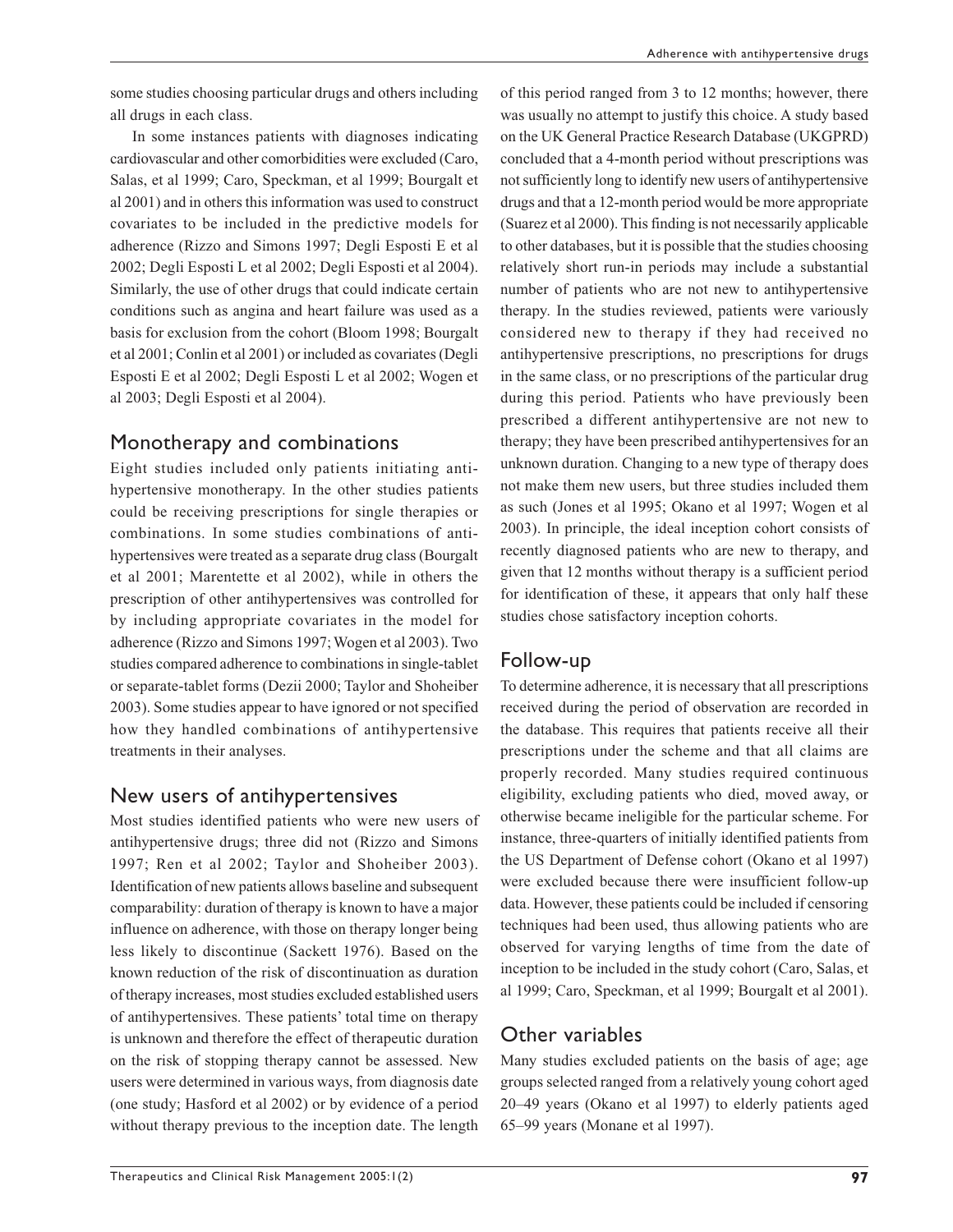As all the factors listed above that were used to select the study cohorts – particular antihypertensive, coprescriptions, number of drugs, duration of use, and age – may be associated with adherence to antihypertensive therapy (WHO 2003), it is necessary to interpret the results of a particular study in terms of patient selection.

#### **Outcome definitions**

Table 2 gives a summary of outcome definitions and rates estimated for each study. There was no consistent agreement either in the terms used for outcomes or in their definitions. Outcomes were measured as a dichotomous variable (eg, compliant versus noncompliant) or as a continuous variable (eg, proportion of days covered expressed as a percentage). Outcomes might be measured at one point in time, at several selected time points, or continuously.

#### **Persistence**

One type of outcome measure included variations on the idea of still taking therapy after a period of time (for instance, 1 year). In some cases this type of measure focused on use of the initial therapy, sometimes on use of the initial class, and sometimes on use of any antihypertensive therapy. The term usually used for this type of outcome was "persistent", although "continuation" was also used.

In two studies patients were defined as persistent if they refilled their initial prescriptions on or within 3 months of the 1-year anniversary of the starting date (Bloom 1998; Conlin et al 2001); similarly "continuous treatment" required a duration of over 273 days during a year of observation (Degli Esposti L et al 2002). Elsewhere patients were considered persistent if their final prescription covered the period until the end of observation (Caro, Salas, et al 1999; Caro, Speckman, et al 1999). Yet another definition of persistence required that the patient did not miss any three scheduled monthly refills during the course of a year (Dezii 2000).

## **Compliance**

The term "compliance" was usually used for outcome measures based on the proportion of days covered (PDC); that is, the number of days the patient had a prescription available divided by the time observed. As in the approach described above, this might include the initial therapy only, the initial class, or any antihypertensive, depending on the study. In some studies patients were defined to be compliant if their PDC was greater than 80%, while in other studies compliance was treated as a continuous measure. The terms "adherence" and "continuous use" were also used for this type of measure. The term "persistent" was also used for patients collecting a certain proportion of prescriptions during the time observed. The use of the same terms in different approaches highlights the inconsistencies in the definitions of terms used in the literature.

Several studies considered patients to be compliant if the prescriptions they received covered over 80% of the duration of observation (Monane et al 1997; Okano et al 1997; Rizzo and Simons 1997). It has been observed that patients receiving at least 80% of their medication are more likely to achieve blood pressure control in both active treatment and placebo groups (Black et al 1987). But this does not make allowance for differences between antihypertensive drugs or differences in patients' responses to therapy. Some studies used the percentage of days with drugs available as a continuous outcome variable (Rizzo and Simons 1997; Taylor and Shoheiber 2003; Wogen et al 2003).

#### Discontinuation

Discontinuation was generally defined as a gap in treatment exceeding some specified time ranging from 30 to 90 days. There were no attempts to validate the choice of duration of the period without therapy. Suarez et al (2000), in their study of the UKGPRD, found that 4 months was an insufficient period for identification of new users of antihypertensive therapies; that is, they found that there were a large number of patients who, although failing to collect their prescriptions for 4 months, returned to some form of antihypertensive therapy. If this finding holds true for other populations, it appears that many discontinuations may be more properly regarded as breaks in therapy. It is important to define discontinuation in the context of the population studied. It is also important to follow patients throughout the period of observation, rather than regarding such gaps in therapy as final.

Duration of prescription availability was calculated as time from the initial prescription until the date of discontinuation. Several studies classified patients as continuers, discontinuers, or switchers and calculated rates for each outcome (Jones et al 1995; Dezii 2000; Bourgalt et al 2001; Degli Esposti E et al 2002; Degli Esposti L et al 2002).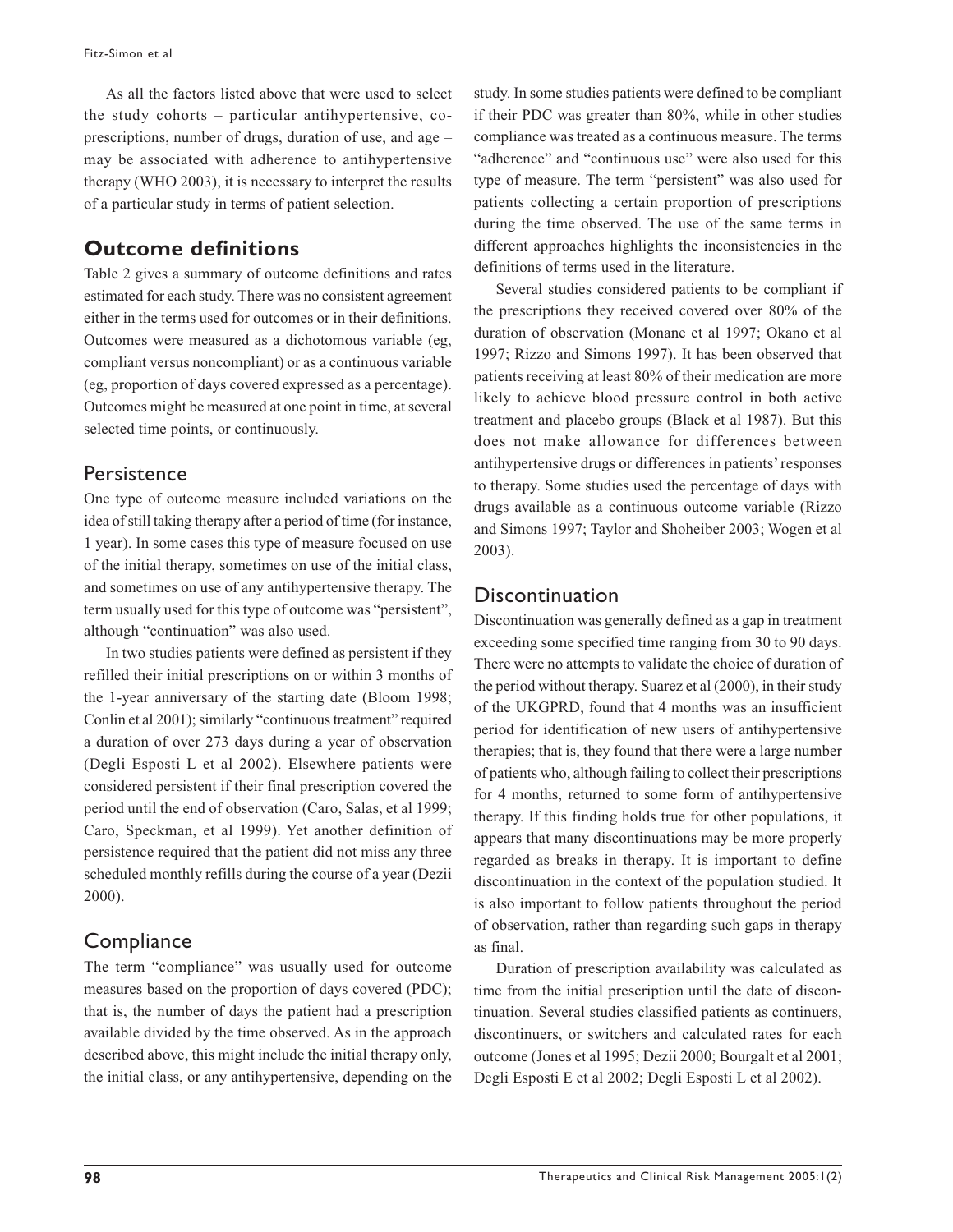| Reference                          | <b>Outcomes</b>                                                                                                                                                            | <b>Continuing rates</b>                                                                                                                    | <b>Switching rates</b>                                                                                      |  |
|------------------------------------|----------------------------------------------------------------------------------------------------------------------------------------------------------------------------|--------------------------------------------------------------------------------------------------------------------------------------------|-------------------------------------------------------------------------------------------------------------|--|
| Jones et al<br>(1995)              | Continuation = still taking initial therapy (class);<br>not continuing if gap > 60 days<br>Switch = stop initial therapy and prescribed<br>AHT from different class        | 6 mo (calculated monthly);<br>diuretic 41%, BB 49%, CCB 41%,<br>ACE 45%                                                                    | 6 mo: diuretic 49%, BB 43%, CCB 52%,<br><b>ACE 48%</b>                                                      |  |
| Monane et al<br>(1997)             | Compliant = PDC > 80% any AHT<br>Switches included as compliant                                                                                                            | Calculated at 1 y; 20% patients<br>compliant                                                                                               |                                                                                                             |  |
| Rizzo and<br>Simons (1997)         | Compliance = PDC averaged over all AHT classes<br>Switches included as compliant                                                                                           | Calculated at 1 y: overall estimates;<br>diuretic 5%, BB 29%, CCB 35%,<br><b>ACE 35%</b>                                                   |                                                                                                             |  |
| Okano et al<br>(1997)              | Continuous use = PDC > 80% on any AHT<br>Switches included as continuous use;<br>tabulated for continuous users at Iy                                                      | At I y: continuous use any AHT:<br>ACE 55.5%, CCB 49.4%; initial<br>therapy only (including dose changes)<br>ACE 35.4%, CCB 26.6%          | I y switches/additions of therapy;<br>ACE 20.1%, CCB 22.8%                                                  |  |
| Bloom (1998)                       | Persistent = refill initial prescription at $12 (+ 3)$ mo Calculated at I y; diuretic 38%,<br>Switch is change of AHT class                                                | BB 43%, CCB 50%, ACE 58%,<br>AT2 64%                                                                                                       | l y; diuretic 6%, BB 7%, CCB 9%,<br>ACE 9%, AT2 7%                                                          |  |
| Caro, Salas,<br>et al (1999)       | Persistent (+ cumulative rates) = last prescribed<br>AHT covers period until end of observation,<br>allowing for previous accumulation; switches<br>included as persistent | I y; established 97%, new 78%                                                                                                              |                                                                                                             |  |
| Caro,<br>Speckman,<br>et al (1999) | Persistent (+ cumulative rates) = last prescribed<br>AHT covers period until end of observation,<br>allowing for previous accumulation; switches<br>included as persistent | 6 mo; diuretic 80%, BB 85%, CCB 86%,<br><b>ACE 89%</b>                                                                                     |                                                                                                             |  |
| Benson et al<br>(2000)             | Duration = date last prescription + days covered<br>by this-start date. Discontinued if initial AHT<br>not available > 30 days and no AHT within<br>90 days of end         | Median duration: 90 days all drugs<br>except HCTZ comb. 80 days.<br>Note: only patients who discontinued<br><b>AHTs included</b>           |                                                                                                             |  |
| Dezii (2000)                       | Persistent (monthly) = initial AHT without<br>missing > 3 prescriptions in year observed<br>Not persistent if failing to renew 3 prescriptions<br>during year              | At I y (calculated monthly);<br>lisinopril /HCTZ 1 tab 68.7%,<br>2 tabs 57.8%                                                              |                                                                                                             |  |
| Bourgalt et al<br>(2001)           | Time to first modification = any change of initial<br>therapy (drug titration allowed)<br>Switch = change therapy (class) and stop initial<br>AHT; maximum gap 90 days     | I y no modification 33.8%; 5 y no<br>modification 11.5%; BB 7.9%,<br>CCB 9.3%, ACE 13.1%,<br>combination 22.3%                             | 1st modification: addition 20.1%, switch<br>14.3%, interruption (gap > 90 days)<br>31.5%, discontinue 22.6% |  |
| Conlin et al<br>(2001)             | Persistent = refill initial AHT at 12, 24, 36,<br>48 (+ 3) mo<br>Switch = no initial AHT and change AHT class in<br>follow-up intervals                                    | At I y (calculated yearly);<br>diuretic 20.8%, BB 45.6%,<br>CCB 54.1%, ACE 60.7%, AT2 67.4%                                                | l y; diuretic 18.8%, BB 6.4%, CCB 9.8%<br>ACE 9.6%, AT2 8.0%                                                |  |
|                                    | Ren et al (2002) Compliance rates = PDC any AHT excluding<br>last prescription<br>Compliant = $PDC > 80\%$ not including last<br>prescription                              | At 2y; compliant 72.8%                                                                                                                     |                                                                                                             |  |
| Degli Esposti E<br>et al (2002)    | Persistence = duration first-last prescription any<br>AHT; continuing if $> 1$ AHT each year<br>Switches include continuers                                                | 3 y; 57.9% continue                                                                                                                        | Restart 7.6%; ≥ 2 AHTs 1st and 3rd year<br>and <code>&lt;2AHTs</code> 2nd year                              |  |
| Marentette<br>et al (2002)         | Persistence = prescription from initial class only<br>within previous 90 days at 4 time points<br>Switches included in "mixed" class                                       | Calculated at days 180, 360, 540,<br>720; 360 days overall 63.8%; 180 days<br>diuretic 52.0%, BB 67.2%, CCB 69.8%,<br>ACE 75.1%, AT2 87.8% | 180 days; mixed 79.7%                                                                                       |  |

**Table 2** Outcome definitions and rates

*continued overleaf*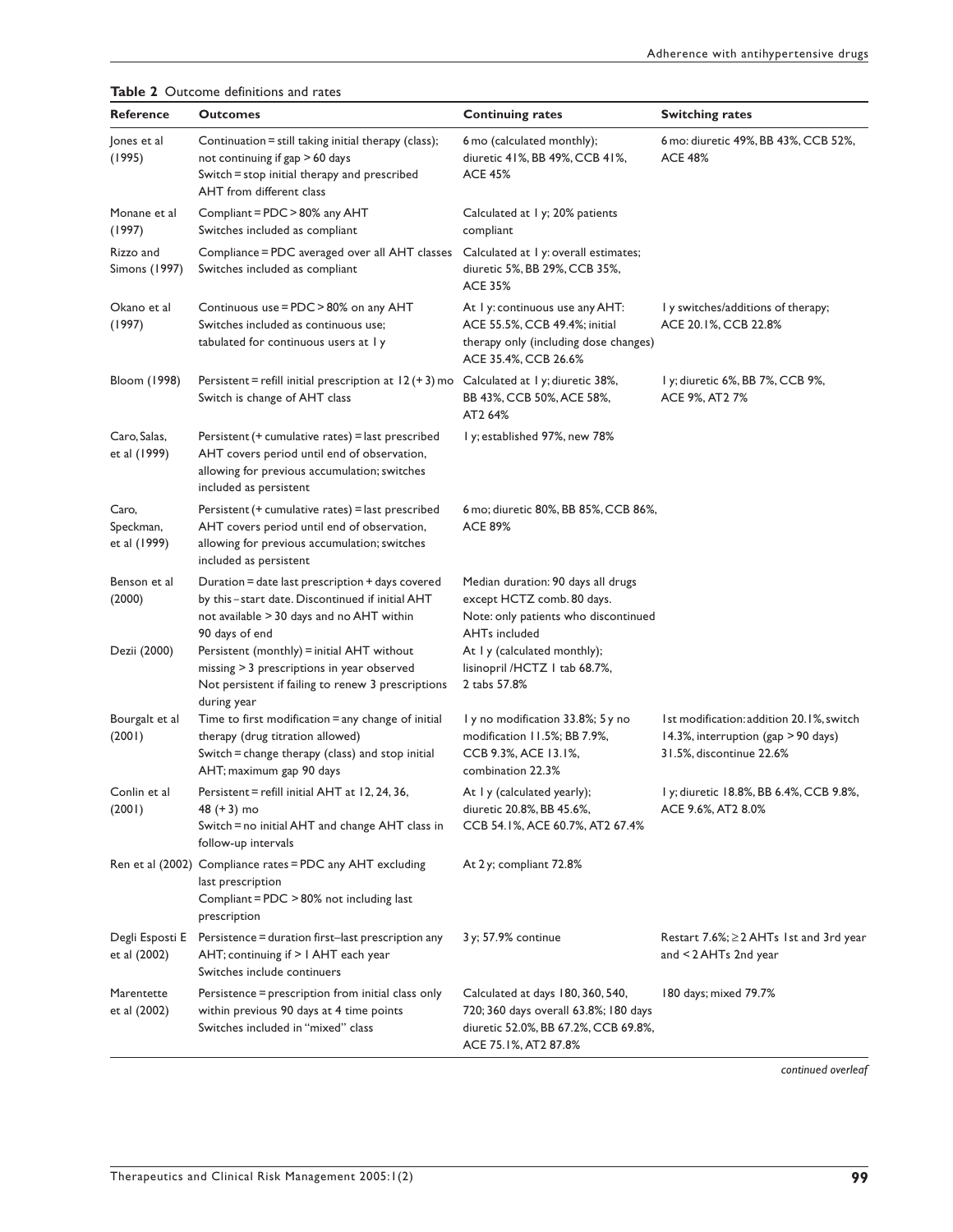#### **Table 2** *continued*

| <b>Reference</b>                  | <b>Outcomes</b>                                                                                                                                                                                                                | <b>Continuing rates</b>                                                                                    | <b>Switching rates</b>                                                      |
|-----------------------------------|--------------------------------------------------------------------------------------------------------------------------------------------------------------------------------------------------------------------------------|------------------------------------------------------------------------------------------------------------|-----------------------------------------------------------------------------|
| Wang et al<br>(2002)              | Compliance = PDC any AHT tertiles (50%, 80%)<br>Switches included as compliant                                                                                                                                                 | Calculated at 1 y; PDC > 80% in<br>29% of patients                                                         |                                                                             |
| Hasford et al<br>(2002)           | Persistence = initially prescribed monotherapy;<br>$discontinue = gap > 30 days$<br>Switch = any change from initial monotherapy<br>Duration on initially prescribed monotherapy<br>(until switch/discontinue/end observation) | I y overall 46.8%; diuretic 34.4%,<br>BB 49.7%, CCB 43.6%, ACE 42.0%,<br>other AT2 51.3%, irbesartan 60.8% | I y; add 23.8%, change 12.9%                                                |
| Degli Esposti L<br>et al (2002)   | Persistence = continue with initial therapy after<br>9 mo (continuers/switchers)<br>Duration any AHT time covered first-last<br>prescription                                                                                   | I y overall 26.9%; diuretic 23.1%,<br>BB 30.9%, CCB 23.7%, ACE 30.7%,<br>AT2 33.4%                         | I y overall 8.2%; diuretic 7.1%, BB 6.7%,<br>CCB 7.6%, ACE 9.4%, AT2 24.6%  |
| Wogen et al<br>(2003)             | Persistence = remain on initial AHT no<br>$_{\text{gaps}}$ > 60 days<br>Switches not analyzed. Duration = last prescription<br>date-first prescription date (initial AHT)                                                      | I y overall 54%; valsartan 63%,<br>amlodipine 53%, lisinopril 50%                                          |                                                                             |
| Taylor and<br>Shoheiber<br>(2003) | Adherence = PDC excluding last prescription<br>2 tablets: time is first prescription second<br>drug-last prescription last drug<br>(ie, sequential/combined)                                                                   | Calculated at last prescription<br>observed: combination 80.8%,<br>ACE + CCB 73.2%                         |                                                                             |
| Degli Esposti<br>et al (2004)     | Persistence = continue with initial therapy after<br>9 mo (continuers/switchers)<br>Duration any AHT time covered first-last<br>prescription                                                                                   | I y overall 30.9%; diuretic 25.9%,<br>BB 36.9%, CCB 26.9%, ACE 32.2%,<br>AT241.7%                          | 1 y overall 8.8%; diuretic 7.3%, BB 6.5%,<br>CCB 8.6%, ACE 10.6%, AT2 13.2% |

**Abbreviations:** ACE, angiotensin-converting enzyme inhibitor; BB, β-blocker; CCB, calcium channel blocker; AT2, angiotensin-II antagonist; AHT, antihypertensive; HCTZ, hydrochlorothiazide; PDC, proportion of days covered; mo, month; y, year.

## Change of therapy

Some studies considered switches or changes of regimen as continuation of therapy (Monane et al 1997; Okano et al 1997; Rizzo and Simons 1997; Caro, Salas, et al 1999; Caro, Speckman, et al 1999; Degli Esposti E et al 2002; Ren et al 2002; Wang et al 2002), whereas others classified this as discontinuation of the initial therapy. The studies that focused on continuation with the initial therapy mostly ignored additional drugs (Jones et all 1995; Bloom 1998; Benson et al 2000; Dezii 2000; Conlin et al 2001; Degli Esposti L et al 2002; Wogen et al 2003) but in some instances classified these as modification of therapy (Bourgalt et al 2001; Hasford et al 2002). To get a clearer picture of prescription patterns, information on prescriptions of antihypertensives other than the therapy initially prescribed should be included in the analysis. This information should include time and type of therapy. Analysis of such information requires the use of an appropriate statistical model.

The broad definition of adherence as proposed by the WHO allows flexibility in the definition of quantitative measures. This is useful, as it encompasses the many aspects of adherence. But because there is no standard quantitative

definition, care must be taken in the interpretation of studies that attempt quantitative assessment of adherence. A further complication is the use of the same terms to mean different things. Quantitative studies of adherence should be interpreted in the light of the definitions they use and their justification of these definitions.

## **Outcome rates and analyses**

Table 3 gives details of the results on adherence rates according to individual study definitions and includes associations with other variables.

## Models used

The earlier studies limited their measurement of outcomes to a single point in time and in some cases no modeling was attempted, the focus being on the level of adherence as defined by the particular study at this point in time. Several studies examined the significance of chosen covariates using logistic regression (Hosmer and Lemeshow 2000) typically to predict good adherence or persistence at 1 year (Monane et al 1997; Bloom 1998; Caro, Salas, et al 1999; Caro, Speckman, et al 1999; Wogen et al 2003). Good compliance at 1 year was predicted using age, sex, type of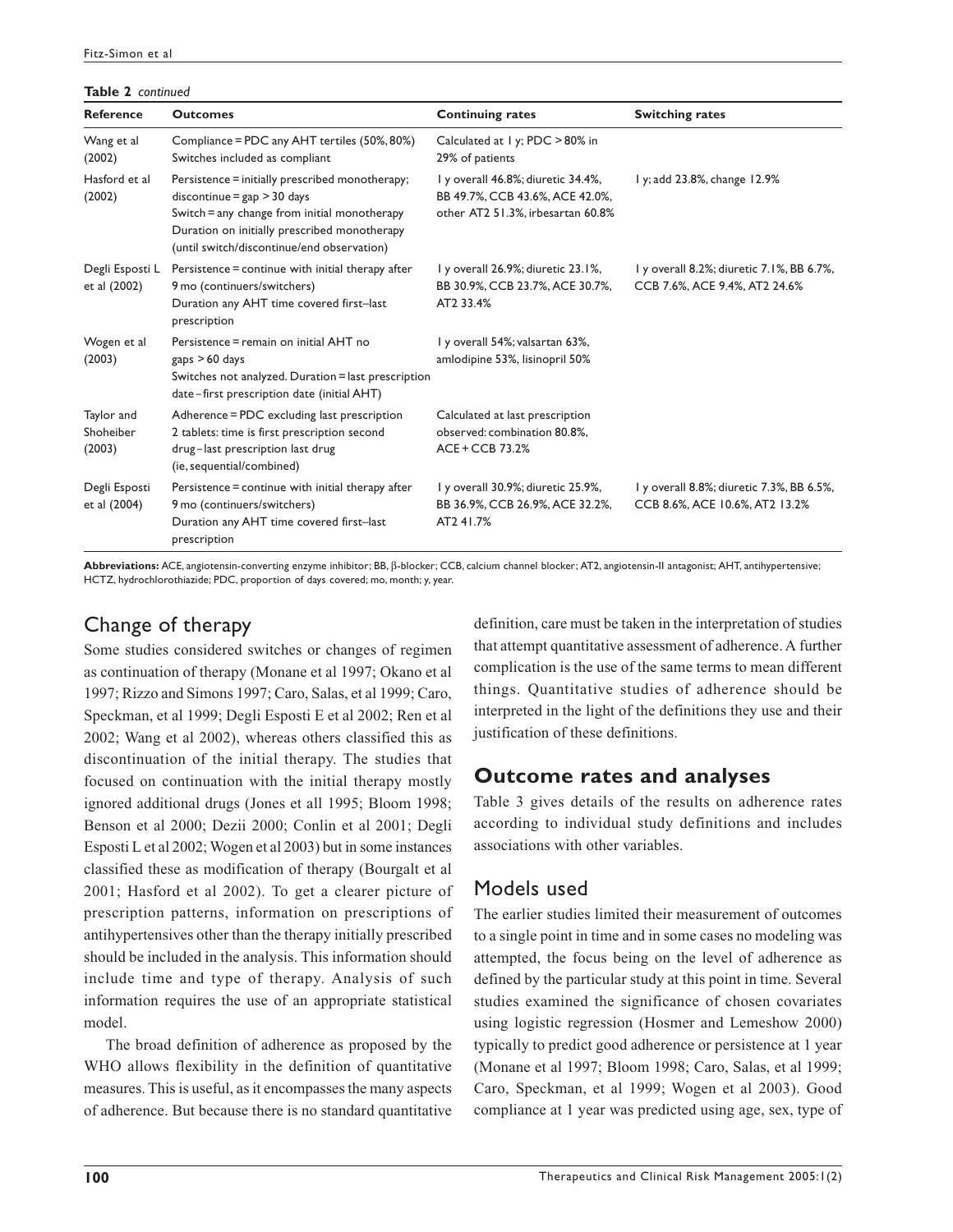|                                            | <b>Survival</b>                                                      | Other                                                                                    |                                                             |                                                                                                                                                                                                                                                                                                    |                                                                                    |                                                                                                                           |
|--------------------------------------------|----------------------------------------------------------------------|------------------------------------------------------------------------------------------|-------------------------------------------------------------|----------------------------------------------------------------------------------------------------------------------------------------------------------------------------------------------------------------------------------------------------------------------------------------------------|------------------------------------------------------------------------------------|---------------------------------------------------------------------------------------------------------------------------|
| <b>Reference</b>                           | analysis                                                             | analyses                                                                                 | Control                                                     | Significant                                                                                                                                                                                                                                                                                        | Nonsignificant                                                                     | <b>Comments</b>                                                                                                           |
| Jones et al<br>(1995)                      |                                                                      | <b>ANOVA</b><br>Compare continuers<br>vs switch/discontinue                              |                                                             | Continuers: nr of GP visits inc, nr of AHT<br>prescriptions dec (significance levels not<br>given)                                                                                                                                                                                                 |                                                                                    | Frequency of<br>continuation<br>decreased with<br>duration                                                                |
| Monane et al<br>(1997)                     |                                                                      | Logistic for good<br>compliance at 1 y                                                   | Age (3 groups), sex,<br>race, start year                    | OR (95% CI)<br>Thiazide 1.0, BB 1.4 (1.2, 1.7),<br>CCB 1.7 (1.5, 2.1), ACE 1.9 (1.6, 2.1),<br>CHF/CAD 1.2, > 8 GP visits 2.2, > 8 other<br>medicines 0.8, redeem at > 1 pharmacy 0.4                                                                                                               | Thiazide dose                                                                      | Analysis repeated for<br>patients with > I<br>prescription and<br>with CHF/CAD -<br>same                                  |
| Rizzo and<br><b>Simons (1997)</b>          |                                                                      | OLS for I y<br>compliance                                                                |                                                             | Duration dec, BB duration inc, CCB<br>duration inc, ACE duration inc, age inc,<br>white inc, medical resources inc, CHF inc                                                                                                                                                                        | Sex, asthma,<br>COPD, diabetes,<br>renal failure,<br>angina, LVH,<br>AMI, PAD, TIA | Significance level 0.01<br>Also OLS regression<br>for costs                                                               |
| Okano et al<br>(1997)                      |                                                                      | None                                                                                     |                                                             |                                                                                                                                                                                                                                                                                                    |                                                                                    | Tables for rates of<br>compliance only                                                                                    |
| Bloom (1998)                               |                                                                      | Logistic for<br>persistence at 12 mo                                                     |                                                             | OR (95% CI)<br>Thiazide 0.36 (0.30, 0.43), BB 0.56<br>(0.47, 0.68), CCB 0.62 (0.51, 0.74), ACE 0.81<br>$(0.68, 0.97)$ , AT2 1.00, age > 65 y 1.00,<br>age 40-65 y 0.79, age < 40 y 0.32;<br>> I dose/day 1.40                                                                                      |                                                                                    | $Sex - OR$ is $1.08$<br>(1.02-1.15); clinically<br>uncertain and don't<br>specify whether male<br>vs female or vice versa |
| Caro, Salas,<br>et al (1999)               | log-rank test persistence                                            | Kaplan-Meier, Logistic for 12 mo                                                         |                                                             | OR<br>Age > 60y 1.11, female 1.16, established<br>HT $10.73$ , $>3$ other medicines 1.29,<br>> 5 GP visits 1.59, hospital admission 0.75                                                                                                                                                           |                                                                                    | Log-rank test for new<br>vs established HT<br>significant $p < 0.001$                                                     |
| Caro,<br>Speckman,<br>et al (1999)         | log-rank test<br>for drug class                                      | Kaplan-Meier, Logistic for 12 mo<br>persistence                                          | Age, sex, GP visits,<br>other medicines,<br>hospitalization | OR (95% CI)<br>Diuretic 1.00, BB 1.25 (1.12, 1.39), CCB 1.51<br>(1.36, 1.69), ACE 1.92 (1.76, 2.09)                                                                                                                                                                                                |                                                                                    | Log-rank test for drug<br>class significant<br>p < 0.001                                                                  |
| Benson et al<br>(2000)                     |                                                                      | ANCOVA for median<br>duration between<br>drugs                                           |                                                             | Men significantly longer therapy overall and<br>for atenolol, quinapril, HCTZ + triamterene                                                                                                                                                                                                        | Drug type                                                                          | Duration difference<br>men vs women may<br>not be clinically<br>significant                                               |
| Dezii (2000)                               | % persistent<br>plotted vs<br>month                                  |                                                                                          |                                                             | Test single tablet vs 2 separate drugs at 6<br>and 12 mo; test not stated but significant<br>(p < 0.05)                                                                                                                                                                                            |                                                                                    |                                                                                                                           |
| Bourgalt et al<br>(2001)                   | Cox PH for<br>time to first<br>modification<br>of initial<br>therapy | Poisson regression<br>for modification rates                                             |                                                             | Age inc, female inc, BB vs others dec,<br>combination vs others inc                                                                                                                                                                                                                                |                                                                                    | Hazard ratios not<br>given in paper                                                                                       |
| Conlin et al<br>(2001)                     | % persistent<br>each 6 mo<br>plotted vs<br>time                      | OLS regression for<br>difference in<br>persistence rate over<br>time (12-48 mo)          |                                                             | Predicted difference in persistence rates vs<br>AT2s: Thiazide -68.8%, BB -34.5%,<br>CCB-20.8%, ACE-10.1%; p < 0.001                                                                                                                                                                               |                                                                                    | Log transform<br>persistence rate                                                                                         |
| Ren et al<br>(2002)                        |                                                                      | OLS regression for<br>compliance (over 2y)                                               |                                                             | Predictors of compliance: age inc, nr of<br>medications inc, input to treatment<br>decisions inc, doctor age dec, speciality<br>care resident vs primary care, other<br>healthcare provider vs doctor                                                                                              | Race, education<br>> 13 y, doctor's sex,<br>practice size                          |                                                                                                                           |
| Degli Esposti E Cox PH for<br>et al (2002) | duration<br>first-last<br>prescription                               |                                                                                          |                                                             | Hazard ratios for discontinuation:<br>age (1y) 0.976 (0.974, 0.978), female 0.894<br>(0.832, 0.961), diuretic 2.624 (1.992, 3.457),<br>BB 1.869 (1.414, 2.472), CCB 2.073<br>(1.574, 2.731), ACE 1.577 (1.198, 2.076),<br>AT2 1.00, GP age 1.006 (1.002, 1.011),<br>GP female 0.911 (0.836, 0.992) | Comorbidity,<br>previous<br>hospitalization,<br>district, practice<br>size         | Patient age then drug<br>class have most<br>influence on<br>persistence                                                   |
| Marentette<br>et al (2002)                 | Persistence<br>plotted vs<br>time for drug<br>classes                | Repeated measures<br>ANCOVA for<br>relationship between<br>drug class and<br>persistence |                                                             | Age, female, drug class - all pairwise<br>comparisons significant except CCB and BB,<br>female · drug class, age · drug class                                                                                                                                                                      |                                                                                    | Increasing age<br>increases persistence,<br>mainly because<br>younger patients<br>especially taking BB,<br>CCB, diuretics |

**Table 3** Summary of results from the studies

*continued overleaf*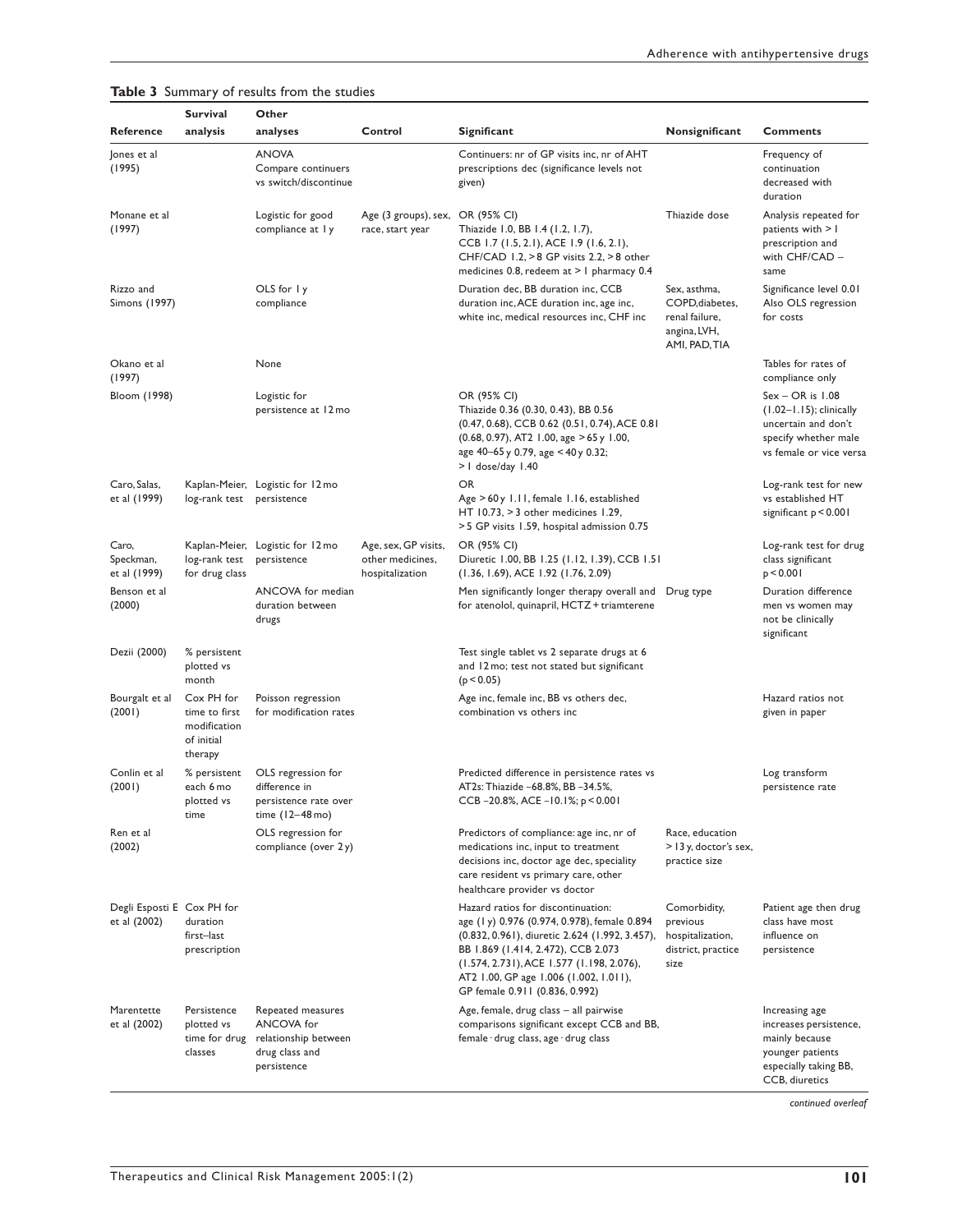#### **Table 3** *continued*

| <b>Reference</b>                  | <b>Survival</b><br>analysis                                                                                 | Other<br>analyses                                                                                     | Control                                                                                    | Significant                                                                                                                                                                                                                                                                                                                                                                   | Nonsignificant                                                                                                                                             | <b>Comments</b>                                                         |
|-----------------------------------|-------------------------------------------------------------------------------------------------------------|-------------------------------------------------------------------------------------------------------|--------------------------------------------------------------------------------------------|-------------------------------------------------------------------------------------------------------------------------------------------------------------------------------------------------------------------------------------------------------------------------------------------------------------------------------------------------------------------------------|------------------------------------------------------------------------------------------------------------------------------------------------------------|-------------------------------------------------------------------------|
| Wang et al<br>(2002)              |                                                                                                             | Ordinal logistic<br>regression for PDC<br>tertiles                                                    | Age, sex, race,<br>education,<br>employment, treat<br>site, thiazide use,<br>comorbidities | OR (95% CI)<br>Depression (I point on 15-point scale)<br>0.93(0.87, 0.99),<br>external locus of control (6-point scale)<br>1.15(0.99, 1.33)                                                                                                                                                                                                                                   | Health beliefs,<br>knowledge of HT,<br>social support,<br>satisfaction, alcohol<br>use, smoking, socially<br>desirable responding,<br>depression diagnosis |                                                                         |
| Hasford et al<br>(2002)           | Kaplan-Meier<br>for differences<br>in drug classes<br>Cox PH for<br>time on initial<br>monotherapy          |                                                                                                       |                                                                                            | Hazard ratios not given<br>Patients on irbesartan significantly more<br>likely to persist with initial therapy than all<br>others                                                                                                                                                                                                                                             |                                                                                                                                                            |                                                                         |
| Degli Esposti L<br>et al (2002)   | Cox PH for<br>time to<br>discontinuing<br>initial AHT<br>(additions<br>included)<br>PH assumption<br>tested | ANOVA to compare<br>patient ages in<br>continuers, switchers,<br>discontinuers and in<br>drug classes |                                                                                            | Hazard ratios for discontinuation:<br>age (+1y) 0.982 (0.981, 0.983), AT2 1.00,<br>diuretics 2.442 (2.044, 2.917), BB 1.525<br>(1.272, 1.829), CCB 1.913 (1.602, 2.284),<br>ACE 1.695 (1.419, 2.025), heart disease 1.531<br>(1.238, 1.894), diabetes 1.509 (1.242, 1.834),<br>previous CVD hospitalization 1.524<br>(1.394, 1.667), ≥2 comorbidities 1.571<br>(1.334, 1.851) | Sex, asthma drugs                                                                                                                                          |                                                                         |
| Wogen et al<br>(2003)             | Cox PH for<br>time to<br>discontinuation<br>of any AHT                                                      | OLS regression for<br>compliance (PDC)                                                                |                                                                                            | Hazard ratios for discontinuation: p < 0.0001<br>in all cases unless stated:<br>age 0.933, male 0.954, valsartan 1.00,<br>amlodipine 1.333, lisinopril 1.446,<br>diuretics 1.103, diuretic combination 1.544,<br>BB 1.131, nitrates 1.137, LLDs 0.743,<br>chronic disease score 1.013, digitalis 1.049<br>$(p = 0.0012)$ , antiplatelets 1.032 (p = 0.018)                    |                                                                                                                                                            |                                                                         |
| Taylor and<br>Shoheiber<br>(2003) |                                                                                                             | No modeling;<br>chi-square and<br>t-tests                                                             | Stratified for age<br>group; morbidity<br>score (Charlson<br>index)                        | Amlodipine/benazepril vs ACE + CCB                                                                                                                                                                                                                                                                                                                                            |                                                                                                                                                            | Sequential<br>prescriptions of ACE,<br>CCB considered for<br><b>MPR</b> |
| Degli Esposti<br>et al (2004)     | Cox PH for<br>time to<br>discontinuing<br>initial AHT                                                       | OLS regression for<br>costs                                                                           |                                                                                            | Hazard ratios for discontinuation:<br>age (+1y) 0.978, diuretic 1.853,<br>CCB 1.663, ACE 1.386, AT2 1.00,<br>heart disease 1.666, diabetes 1.394,<br>previous CVD hospitalization 1.507,<br>$\geq$ 2 comorbidities 1.630                                                                                                                                                      | Sex, asthma drugs                                                                                                                                          |                                                                         |

**Abbreviations:** ACE, angiotensin-converting enzyme inhibitor; BB, β-blocker; CCB, calcium channel blocker; AT2, angiotensin-II antagonist; AHT, antihypertensive; LLD, lipid-lowering drug; CVD, cardiovascular disease; HF/CHF, heart failure; CAD, coronary artery disease; HT, hypertension; COPD, chronic obstructive pulmonary disease; LVH, left ventricular hypertrophy; AMI, acute myocardial infarction; PAD, peripheral arterial disease; TIA, transient ischemic attack; PDC, proportion of days covered; MPR, medication possession ratio; OLS, ordinary least squares; PH, proportional hazards; ANCOVA, analysis of covariance; ANOVA, analysis of variance; OR, odds ratio; CI, confidence interval; dec, decrease; inc, increase; mo, month; y, year.

antihypertensive therapy, and other variables (Monane et al 1997). Ordinary least squares regression was used to model compliance as a continuous variable, usually calculated as the medication possession ratio, in terms of covariates (Rizzo and Simons 1997; Conlin et al 2001; Ren et al 2002). Simple survival analysis methods, notably the construction of Kaplan-Meier curves showing the proportion of patients still taking their medications plotted against time, attempt to illustrate the time dependence of the outcome (Caro, Salas, et al 1999; Caro, Speckman, et al 1999; Dezii 2000; Conlin et al 2001; Hasford et al 2002). Survival analysis in this context is based on the probability that individuals still receive their prescriptions at various points in time. One of the earliest studies to use Cox proportional hazards modeling (Hosmer and Lemeshow 1999), a regression method for modeling survival data, to assess duration of therapy in terms of covariates was based on Canadian data (Bourgalt et al 2001), and several subsequent studies used the same type of analysis (Degli Esposti E et al 2002; Degli Esposti L et al 2002; Gregoire et al 2002; Hasford et al 2002; Wogen et al 2003). These did not all make full use of the capability of this type of modeling to deal with censored observations (observations that do not have complete follow-up data). In this context, there are two problems with Cox models that were not adequately addressed. One is that it is assumed there are no time-dependent covariates. Another is that where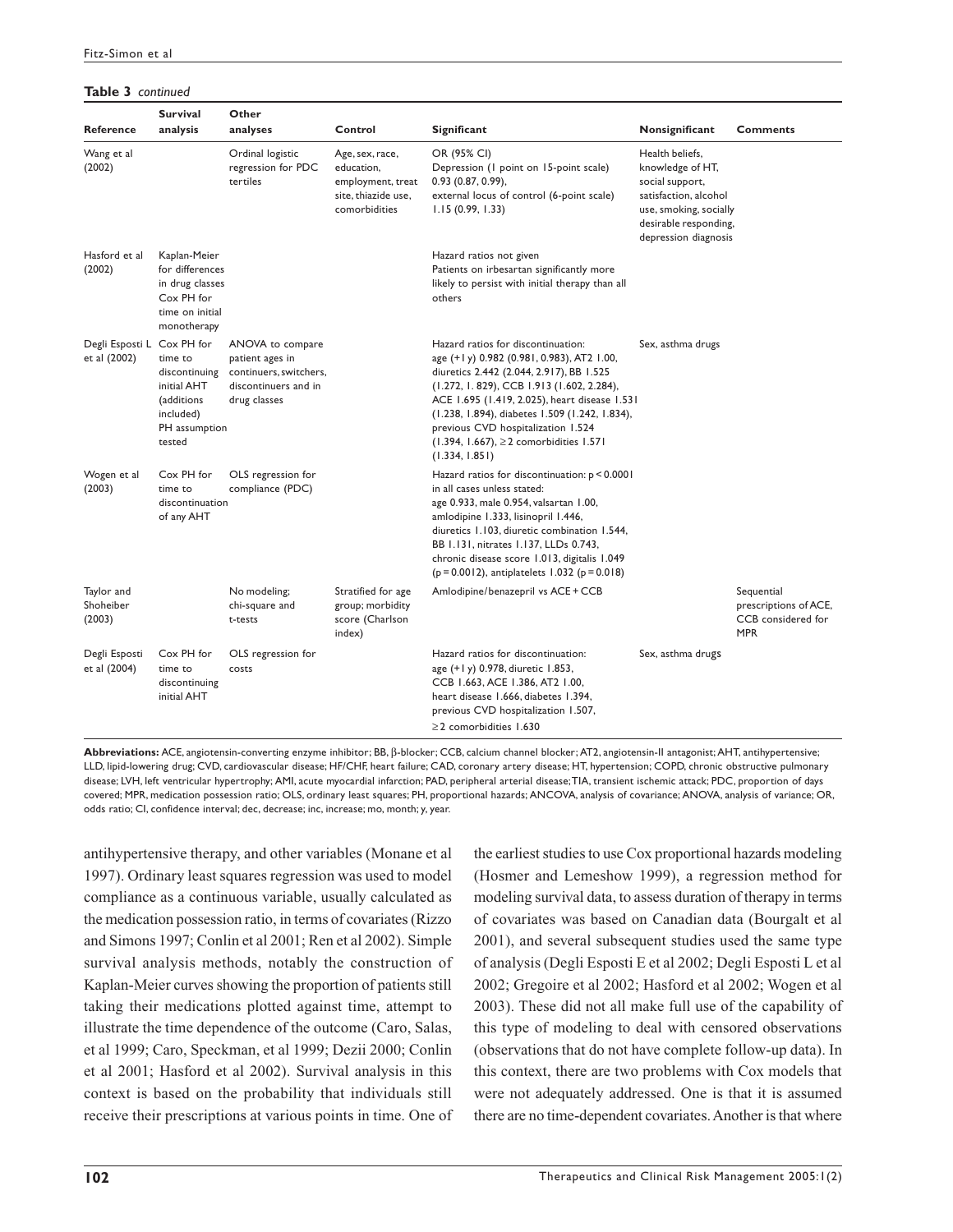the data are available on a monthly basis, as is often the case with prescription claims, the model must be adapted to deal with the fact that durations of prescription availability are discrete rather than continuous.

#### Adherence rates

Tables 2 and 3 summarize the findings from individual studies. The 1-year adherence rates are shown (where available) for selected studies in Table 2. These adherence rates are based on the outcome measures as defined in individual studies. From one database, they range from 33.8% of patients having made no modification of treatment at 1 year (Bourgalt et al 2001) to 78% of new users of antihypertensives persisting with treatment at 1 year (Caro, Salas, et al 1999). Interestingly, these results were based on patient populations drawn from the same database, Saskatchewan Health, which emphasizes the importance of patient selection and outcome definitions. Bourgalt and colleagues included all patients who were new to antihypertensive therapy and observed for at least 1 month after the initial prescription (so that patients who left the scheme were treated as censored and included in the analysis) and the outcome was any modification in treatment, which included treatment gaps, discontinuations, and addition or substitution of drugs. Caro, Salas, and colleagues included patients who were new users of antihypertensives and were observed for at least 1 year from the inception date (ie, censored patients were excluded). These patients were considered persistent if their final prescription, which could be for any antihypertensive drug, covered the period until the end of the observation year. There are several reasons for the discrepancies in reported results. One is the selection bias resulting from the exclusion of patients who left the scheme during the observation year. Another is the definition of the adherence outcome to include prescription of any antihypertensive drug at the end of the year (ie, switches included; Caro, Salas, et al 1999) as opposed to the initial monotherapy (ie, any type of modification classified as nonadherence with the initial therapy; Bourgalt et al 2001).

## Demographic factors

Table 3 shows significant and nonsignificant factors associated with adherence outcome measures. There are some inconsistencies in the results, especially with regard to the association of demographic factors such as age and sex with outcomes. Some studies find women more persistent (Caro, Speckman, et al 1999; Conlin et al 2001), two find men more persistent (Benson et al 2000; Wogen et al 2003), and some find no difference in outcome rates between men and women (Rizzo and Simons 1997; Degli Esposti L et al 2002). Some find no relationship with age, while others find older patients more likely to adhere with their antihypertensive therapies (Rizzo and Simons 1997; Bloom 1998; Caro, Speckman, et al 1999; Conlin et al 2001; Degli Esposti L et al 2002; Ren et al 2002; Wogen et al 2003). Age is often dichotomized, a typical cut-off point being 65 years, though in some studies it is included as a linear variable (Degli Esposti L et al 2002; Wogen et al 2003). However, the nature of the association is not further explored. In any case, the relationships with these factors are relatively weak and should be interpreted with caution.

# Other patient factors

Two of the studies used patient interviews as well as prescription data. One study found an association between increasing depression symptom severity and compliance with antihypertensive therapy; however, it failed to find any association between health beliefs, knowledge of hypertension, social support, or satisfaction with care and compliance (Wang et al 2002). The other found that patients who were involved in treatment decisions were more likely to be compliant  $(r=0.64)$  (Ren et al 2002).

# Healthcare system factors

Several studies investigated aspects of the relationship between patients and the healthcare system. The number of visits to the doctor was found to have a positive association with the adherence measure (Jones et al 1995; Monane et al 1997; Caro, Salas, et al 1999). Two studies found that younger doctors tended to have more adherent patients (Degli Esposti E et al 2002; Ren et al 2002). One study found that patients treated by nurses or physicians' assistants were more likely to be compliant than patients treated by physicians (Ren et al 2002). Patients who had previously been hospitalized were found more likely to be persistent with antihypertensives in large Canadian and Italian studies (hazard ratio=1.52; p <0.05) (Caro, Salas, et al 1999; Degli Esposti L et al 2002), but an investigation using a smaller sample from the same Italian population found previous hospitalization to have no association with persistence (Degli Esposti E et al 2002). One study found that patients who did not collect all their antihypertensive prescriptions from the same pharmacy were less likely to be compliant (odds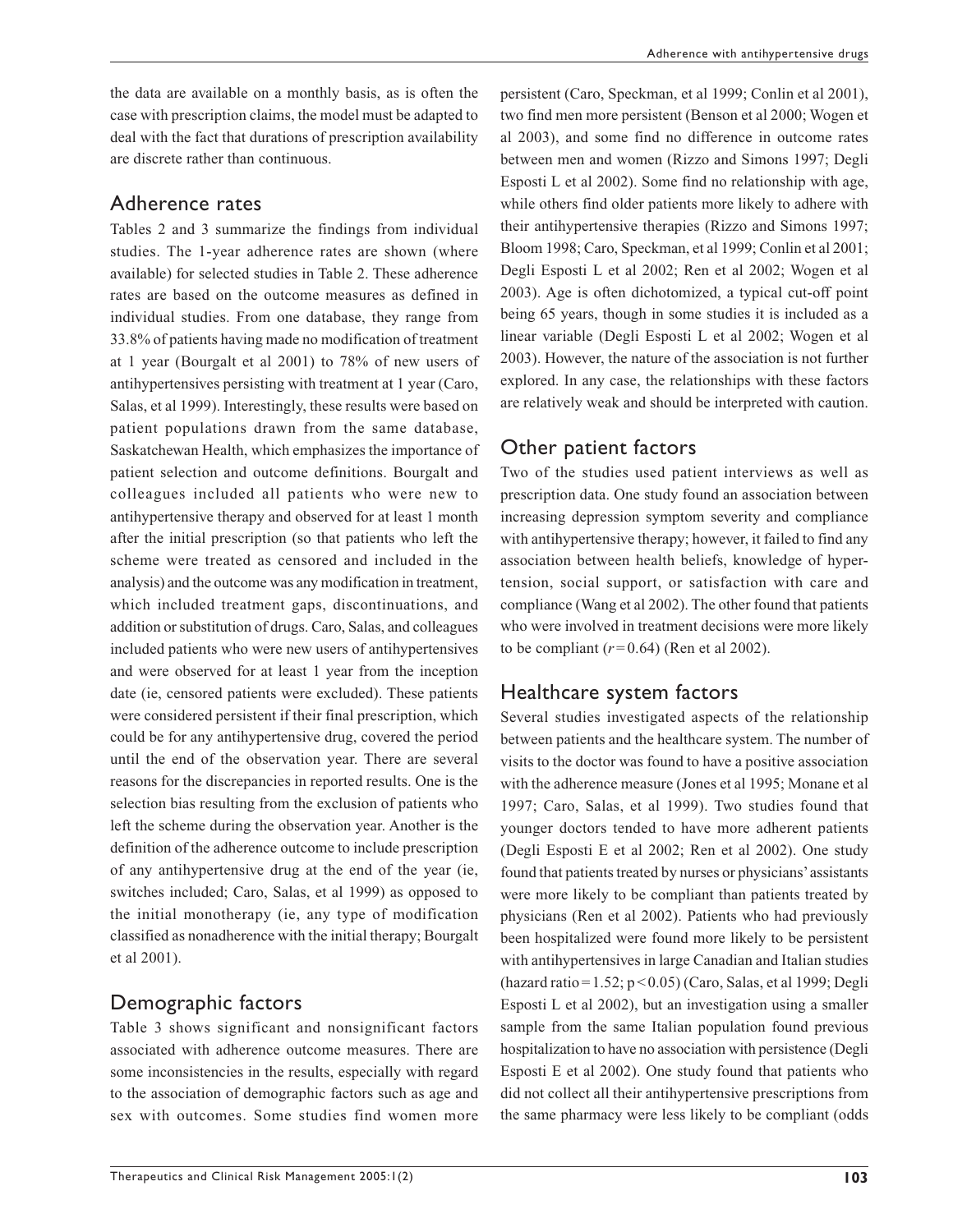ratio  $[OR]=0.4$ ;  $p < 0.05$ , for visiting  $>1$  vs single pharmacy) (Monane et al 1997).

## Therapeutic regimen factors

Complexity of the therapeutic regimen is known to have a negative effect on adherence. Two studies found that patients taking a medication as a combination tablet were more persistent with that treatment than patients who took two separate tablets (Dezii 2000; Taylor and Shoheiber 2003), while another found that taking more than one dose per day had a negative effect on persistence (OR=1.40;  $p < 0.05$ ) (Bloom 1998).

Some authors used information on other prescriptions for therapies other than the antihypertensives of interest either to select patients or to include as covariates in models for adherence. There was conflicting evidence on the influence of co-prescriptions on adherence. Prescription of a large number of other medications was found to have a negative (large defined as more than eight medications) and also a positive (large defined as three medications) effect on adherence outcome rates (Monane et al 1997; Caro, Salas, et al 1999; Ren et al 2002). Similarly, a high chronic disease score (Wogen et al 2003) or evidence of two or more comorbidities (Degli Esposti L et al 2002) reduced the risk of discontinuation. Specifically, patients with evidence of heart disease and diabetes were found to be more persistent (Degli Esposti L et al 2002), as were patients with heart failure (Rizzo and Simons 1997).

Several studies set out to examine whether there were differences in adherence rates between drug classes. Although one study found no difference (Benson et al 2000), most concluded that patients were least likely to adhere with diuretic therapy, followed in various order by β-blockers, calcium channel blockers, ACE inhibitors, and angiotensin-II antagonists (Rizzo and Simons 1997; Bloom 1998; Caro, Speckman, et al 1999; Conlin et al 2001; Degli Esposti E et al 2002; Degli Esposti L et al 2002; Hasford et al 2002; Wogen et al 2003). However, this may be due to patient selection rather than an effect of the particular therapies.

# **Discussion**

This review has shown that there is a wide variability in the rates of nonadherence with antihypertensive therapies, but most of this variability is due to differences in methods and definitions used in the various studies. Owing to lack of comparability, no meta-analysis, combining results from the various studies, was attempted.

Prescription databases give no information on the pattern of drug ingestion on a daily basis. They provide information on drug supply; patients are unlikely to continue collecting prescriptions if they have stopped taking their medicines. In some cases, for instance in health insurance schemes, patients may collect their prescriptions and hoard their medicines, but we have no evidence to suggest this. Prescription databases provide information on what prescriptions were collected but not what was actually prescribed by the doctor or consumed by the patient, so that for the assessment of adherence the assumption is made that the medicine type and quantity received is exactly what was prescribed. In particular, it may not be valid to assume the daily dose prescribed. When attempting to quantify adherence, the most appropriate use of these data is to ascertain discontinuations and changes of therapy. To do this, it is necessary that all prescriptions collected by the patient during the time of observation are included in the database. Analysis methods that allow for censored observations can be used to include information on patients who leave the scheme before the end of the observation period. There is less justification for using prescription refill data to estimate percentage levels of patient adherence. As it is typically estimated over a year, a percentage estimate of adherence takes no account of the longitudinal structure of the data. Thus an estimate of the adherence of a patient who fails to collect a prescription in the third, fifth, and ninth months will be the same as for one who collects prescriptions continuously for 9 months and then stops.

Previous reviews of the assessment of adherence using prescription databases have made some important observations on the scope and limitations of this approach, which have often not been adequately addressed in subsequent studies (Steiner and Prochazka 1997; Payne and Esmonde-White 2000). Since these reviews were published there have been advances in the application of modeling techniques, notably the use of more sophisticated survival techniques such as Cox proportional hazards modeling.

Methods of analysis that choose a single point in time for the outcome and require that all patients must be observed until this point may introduce selection bias and do not allow for any modeling of patterns of prescriptions received over time. Survival analysis methods, such as the Cox proportional hazards model, allow the inclusion of patients who are not observed over the entire time period and can be used to analyze continuous prescription refills over time. But as noted above, the Cox model assumes proportionality of baseline hazards (ie, the baseline risk is proportional to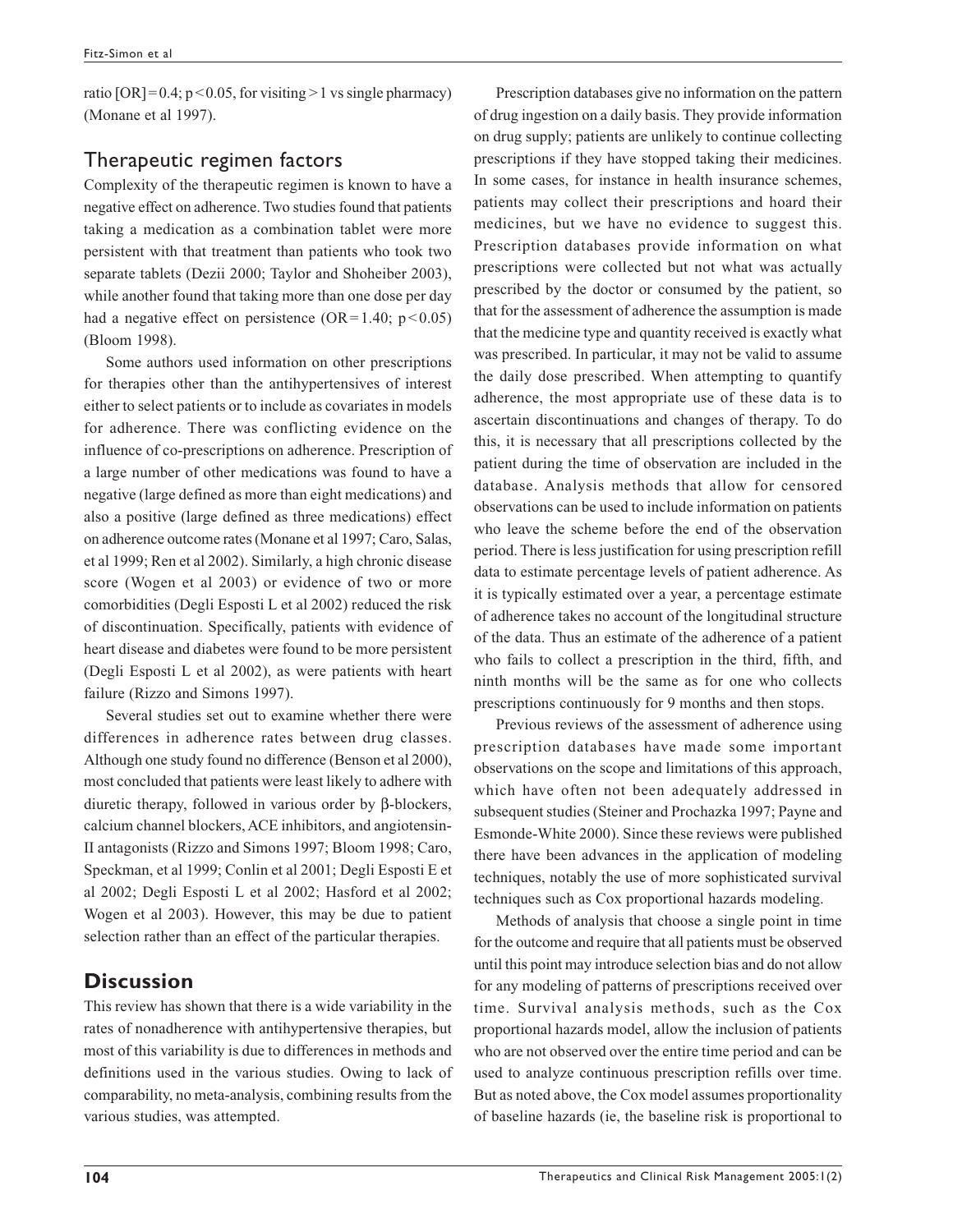time) and is perhaps not the best way of dealing with timedependent covariates. It also assumes continuous time, so that where prescriptions are dispensed monthly (ie, on a discrete-time basis), there may be problems with multiple ties in the survival times. A model allowing for discrete survival times may be more appropriate.

Many of the studies on this topic seem to rework the same ground without providing new insight and perhaps perpetuate the same flaws in design, analysis, and interpretation. The contribution they make is to reinforce the point that nonadherence rates are very high. Rather than additional large cohort studies, attention should focus on the appropriate design and methodologies of these studies. The analyses used in previous studies are mostly rudimentary, and conclusions drawn may be unjustified. One particular problem is that the studies are observational in nature and there are inherent biases associated with this; for example, individual characteristics that may affect drug adherence may also have an association with the type of drug prescribed.

This is not considered in most studies. For instance, the better compliance rates for angiotensin-II antagonists are attributed solely to characteristics of the drug (particularly the placebo-like adverse effect profile). But the relationship between adverse effects and discontinuation is not fully understood and appears to depend upon context. According to a meta-analysis of clinical trials, approximately 3.1% of patients treated with angiotensin-II antagonists or diuretics will discontinue therapy because of adverse effects (Ross et al 2001); however, in the observational studies examined here,  $33\%-67\%$  of patients starting an angiotensin-II antagonist and 62%–79% of patients starting a diuretic had discontinued their initial treatment by the end of the first year. A Canadian study that followed 682 patients who were newly prescribed antihypertensives found that 62% reported adverse effects and 50% of these discontinued their initial therapy, in comparison with a 31% discontinuation rate among patients who did not report adverse effects (Gregoire et al 2002). A Japanese questionnaire-based study found 49% of patients with well controlled blood pressure reporting adverse effects with their antihypertensive medicines and a statistically significant relationship between the number of reported adverse effects and nonadherence (Toyoshima et al 1997). However, it has been observed elsewhere that patients who discontinue are less likely to respond to questionnaires (Suarez et al 2000), so that the results of this study should be interpreted with caution. Certainly it is known that polypharmacy increases the risk of adverse effects due to drug interactions. It has been observed that patients who are more ill, and therefore are prescribed more drugs, are also more likely to adhere with their treatment. There are many complex interacting factors that affect patient adherence; quantification of these remains a problem.

The results reported in the observational studies tabulated here should be interpreted carefully in terms of context, patient and regimen selection, and definitions of adherence. There is a need for more sophisticated statistical modeling appropriate to the discrete-time longitudinal structure of the data. Given that prescription refills are effectively repeated measures on individual patients, random effects models, incorporating patient-specific variability, may give further insights into the patterns of antihypertensive use at the individual level (Goldstein 2003).

#### **Acknowledgments**

Nicola Fitz-Simon was in receipt of a Health Research Board grant.

#### **References**

- Benson S, Vance-Bryan K, Raddatz J. 2000. Time to patient discontinuation of antihypertensive drugs in different classes. *Am J Health Syst Pharm*, 57:51–4.
- Black DM, Brand RJ, Greenlick M, et al. 1987. Compliance to treatment for hypertension in elderly patients: the SHEP pilot study. Systolic Hypertension in the Elderly Program. *J Gerontol*, 42:552–7.
- Bloom BS. 1998. Continuation of initial antihypertensive medication after 1 year of therapy. *Clin Ther*, 20:671–81.
- Bourgalt C, Rainville B, Suissa S. 2001. Antihypertensive drug therapy in Saskatchewan. *Arch Intern Med*, 161:1873–9.
- Caro JJ, Salas M, Speckman JL, et al. 1999. Persistence with treatment for hypertension in actual practice. *Can Med Assoc J*, 160:31–7.
- Caro JJ, Speckman JL, Salas M, et al. 1999. Effect of initial drug choice on persistence with antihypertensive therapy: the importance of actual practice data. *Can Med Assoc J*, 160:41–6.
- Choo PW, Rand CS, Inui TS, et al. 1999. Validation of patient reports, automated pharmacy records and pill counts with electronic monitoring of adherence to antihypertensive therapy. *Med Care*, 37:846–57.
- Conlin PR, Gerth WC, Fox J, et al. 2001. Four-year persistence patterns among patients initiating therapy with the angiotensin II receptor antagonist losartan versus other antihypertensive drug classes. *Clin Ther*, 12:1999–2009.
- Degli Esposti E, Surani A, Di Martino M, et al. 2002. Long term persistence with antihypertensive drugs in new patients. *J Hum Hypertens*, 16: 439–44.
- Degli Esposti L, Degli Esposti E, Valpiani G, et al. 2002. A retrospective, population-based analysis of persistence with antihypertensive drug therapy in primary care practice in Italy. *Clin Ther*, 24:1347–57.
- Degli Esposti L, Di Martino M, Saragoni S, et al. 2004. Pharmacoeconomics of antihypertensive drug treatment: an analysis of how long patients remain on various antihypertensive therapies. *J Clin Hypertens*, 6:76–82.
- Dezii CM. 2000. A retrospective study of persistence with single-pill combination therapy vs concurrent two-pill therapy in patients with hypertension. *Manag Care*, 9:S2–6.